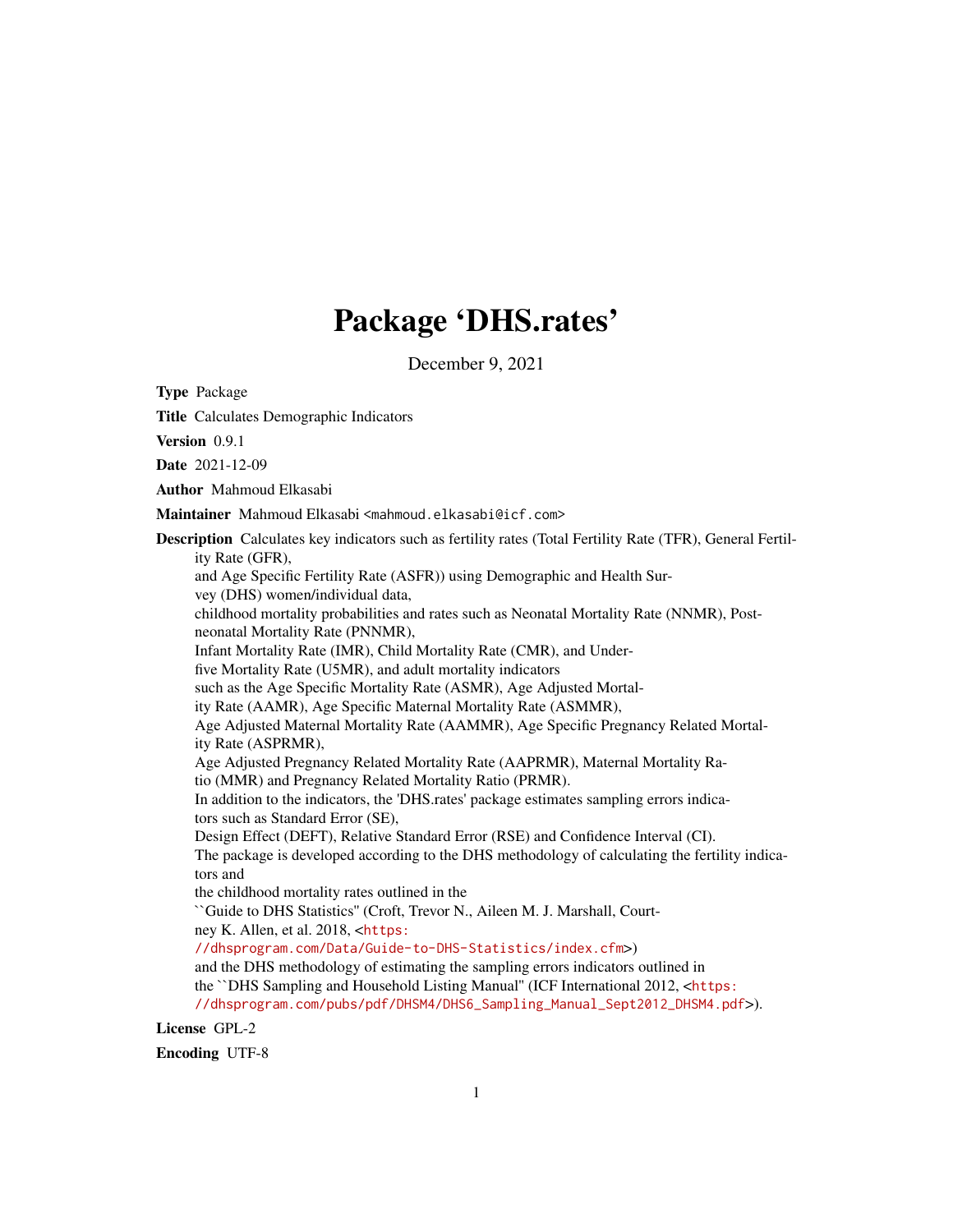LazyData true **Depends**  $R(>= 3.4.0)$ Imports reshape, survey, stats, haven, matrixStats, dplyr, rlang, crayon RoxygenNote 7.1.1 VignetteBuilder knitr Suggests knitr, rmarkdown NeedsCompilation no Repository CRAN Date/Publication 2021-12-09 19:00:02 UTC

# R topics documented:

#### **Index** [12](#page-11-0)

ADBR70 *DHS Births dataset*

#### Description

Example for a DHS data of births.

#### Usage

ADBR70

#### Format

A data frame with 2753 rows and 8 variables:

- v005 Women individual sample weight
- v007 Year of interview
- v008 Date of interview (CMC)
- v021 Primary sampling unit

v022 Sample strata for sampling error

- v025 Type of residence urban/rural
- b3 Date of birth (CMC)

#### b7 Age at death

<span id="page-1-0"></span>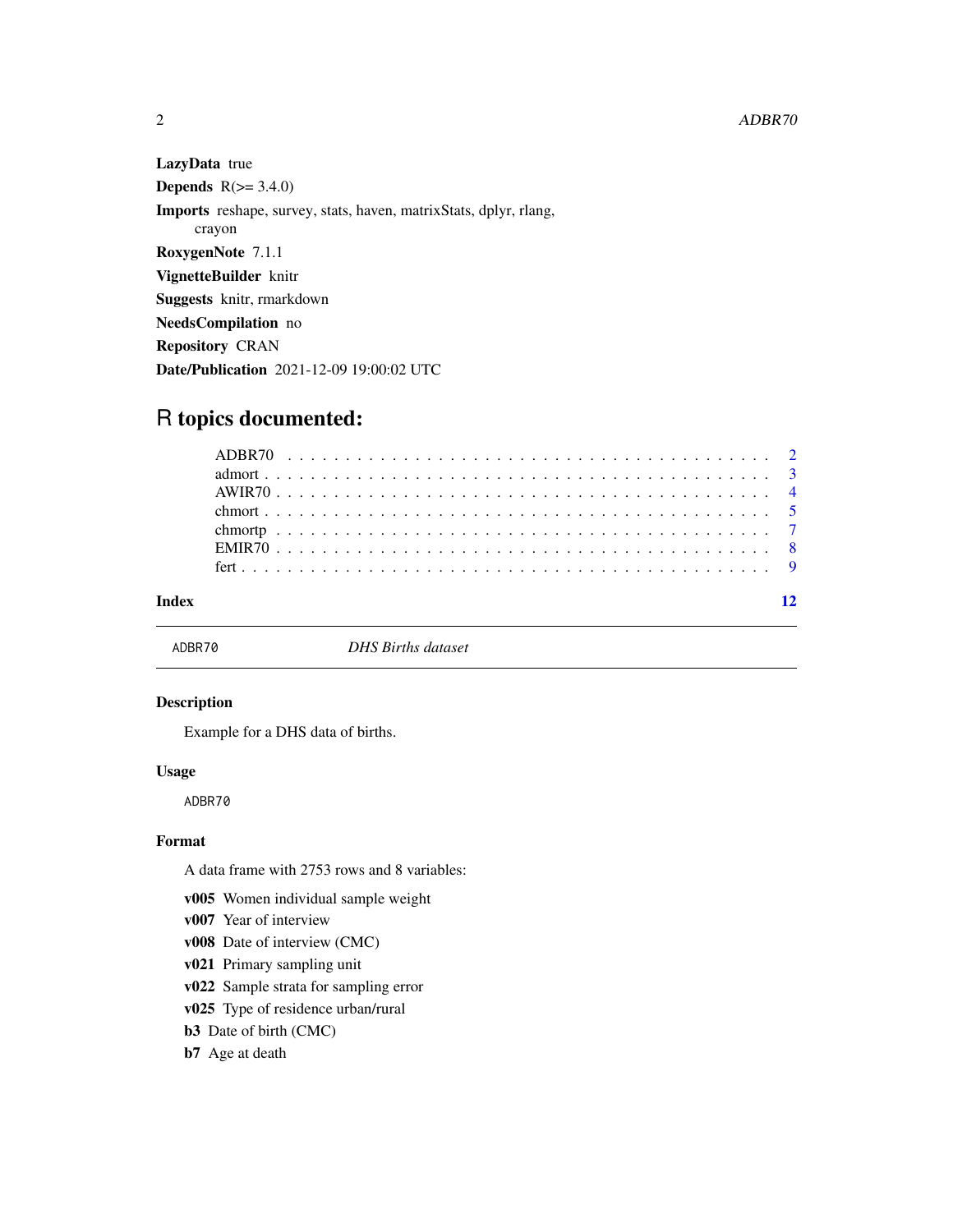#### <span id="page-2-0"></span>admort 3

#### Source

<https://dhsprogram.com/data/available-datasets.cfm>

|--|

Calculates adult and maternal mortality indicators based on survey *data.*

#### Description

admort returns adult mortality indicators such as the Age Specific Mortality Rate (ASMR), Age Adjusted Mortality Rate (AAMR), Age Specific Maternal Mortality Rate (ASMMR), Age Adjusted Maternal Mortality Rate (AAMMR), Age Specific Pregnancy Related Mortality Rate (ASPRMR), Age Adjusted Pregnancy Related Mortality Rate (AAPRMR), Maternal Mortality Ratio (MMR) and Pregnancy Related Mortality Ratio (PRMR). admort returns the Standard Error (SE), exposure (N), weighted exposure (WN), Design Effect (DEFT), Relative Standard Error (RSE), and Confidence Interval (CI).

#### Usage

```
admort(
 Data.Name,
  Indicator,
  JK = NULL,CL = NULL,Strata = NULL,
 Cluster = NULL,
 Weight = NULL,
 Date_of_interview = NULL,
 PeriodEnd = NULL,
 Period = NULL
)
```
#### Arguments

| Data.Name     | The DHS women (IR) dataset or data from other survey with the same format.                                              |
|---------------|-------------------------------------------------------------------------------------------------------------------------|
| Indicator     | Type of indicator to be calculated ("asmr", "aamr", "asmmr", "aammr", "as-<br>prmr", "aaprmr", "mmr", "prmr", "aagfr"). |
| JK            | "Yes" to estimate Jackknife SE for AAMR, AAMMR, AAPRMR, MMR and<br>PRMR.                                                |
| <sub>CL</sub> | Confidence level to calculate the Confidence Coefficient Z of the Confidence<br>Intervals; default if 95.               |
| Strata        | Stratification variable if other than "v022".                                                                           |
| Cluster       | Sample cluster variable if other than "v021".                                                                           |
| Weight        | Survey weight variable if other than "v005".                                                                            |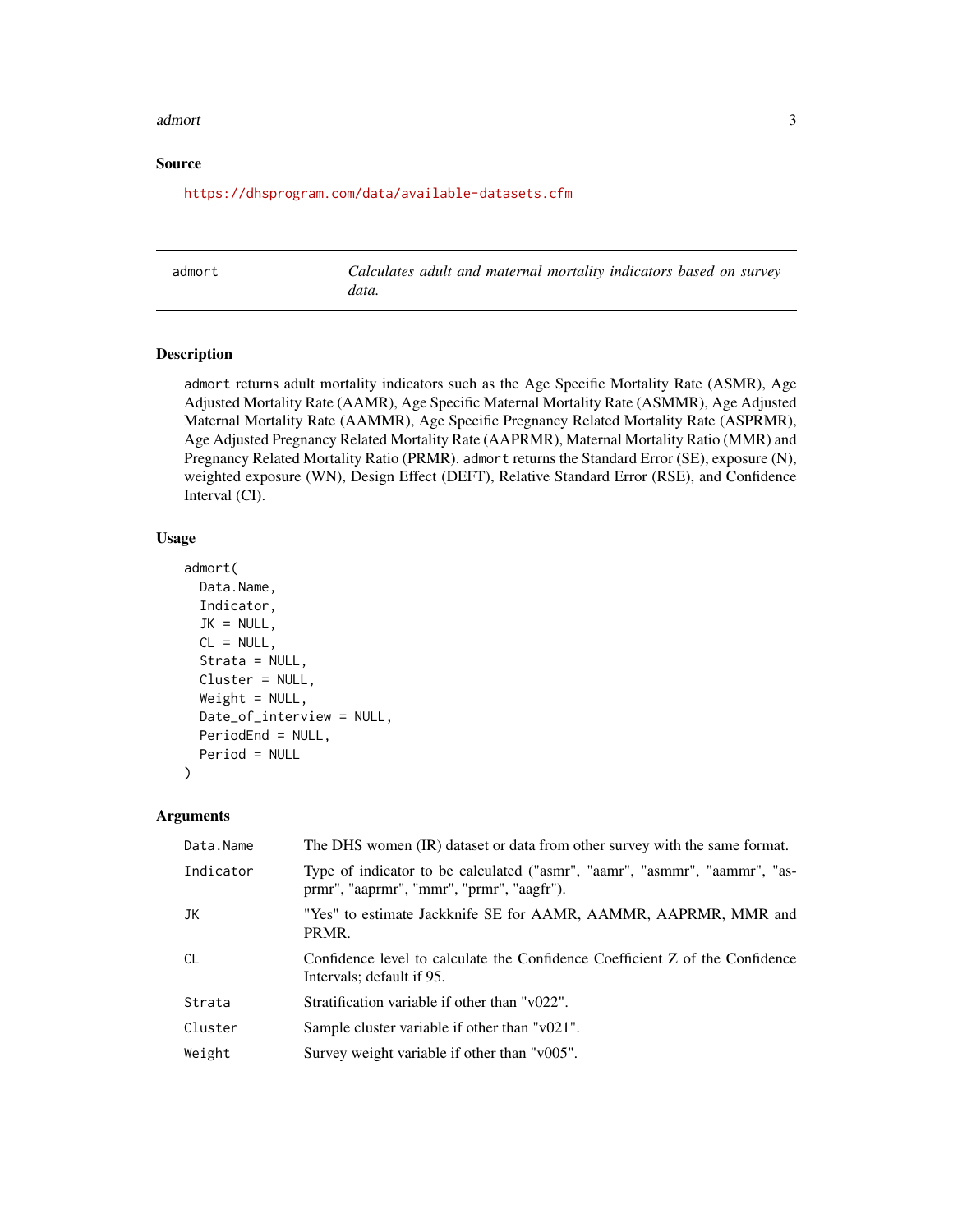<span id="page-3-0"></span>

| Date_of_interview |                                                                                         |
|-------------------|-----------------------------------------------------------------------------------------|
|                   | Date of Interview (CMC) variable if other than "v008".                                  |
| PeriodEnd         | The end of the exposure period in YYYY-MM format; default is the date of the<br>survey. |
| Period            | The study period for fertility in months; default is 36 months (3 years).               |

#### Value

Mortality indicators (ASMR, AAMR, ASMMR, AAMMR, ASPRMR, AAPRMR, MMR, PRMR and AAGFR), and precision indicators (SE, DEFT, RSE, and CI).

#### Author(s)

Mahmoud Elkasabi.

#### AWIR70 *DHS All Women dataset*

#### Description

Example for a DHS data based on all women.

#### Usage

AWIR70

#### Format

A data frame with 3024 rows and 27 variables:

v005 Women individual sample weight

- v007 Year of interview
- v008 Date of interview (CMC)
- v011 Date of birth (CMC)
- v021 Primary sampling unit
- v022 Sample strata for sampling error

v025 Type of residence urban/rural

b3\_01 Date of birth (CMC) birth 1

- b3\_02 Date of birth (CMC) birth 2
- b3\_03 Date of birth (CMC) birth 3
- b3\_04 Date of birth (CMC) birth 4
- b3\_05 Date of birth (CMC) birth 5
- b3\_06 Date of birth (CMC) birth 6
- b3\_07 Date of birth (CMC) birth 7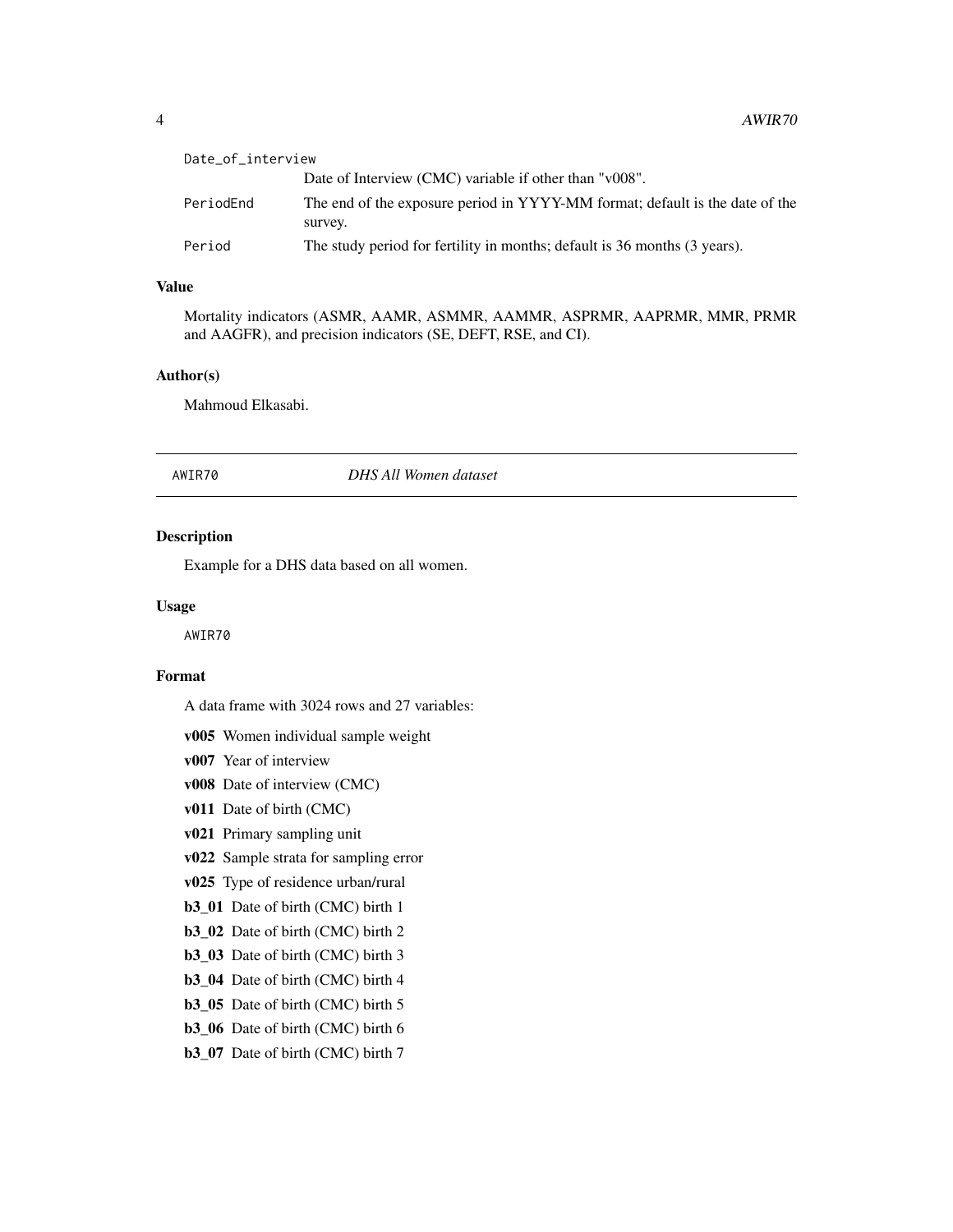#### <span id="page-4-0"></span>chmort 5

b3\_08 Date of birth (CMC) birth 8 b3\_09 Date of birth (CMC) birth 9 b3\_10 Date of birth (CMC) birth 10 b3\_11 Date of birth (CMC) birth 11 b3\_12 Date of birth (CMC) birth 12 b3\_13 Date of birth (CMC) birth 13 b3\_14 Date of birth (CMC) birth 14 b3\_15 Date of birth (CMC) birth 15 b3\_16 Date of birth (CMC) birth 16 b3\_17 Date of birth (CMC) birth 17 b3\_18 Date of birth (CMC) birth 18 b3\_19 Date of birth (CMC) birth 19 b3\_20 Date of birth (CMC) birth 20

## Source

<https://dhsprogram.com/data/available-datasets.cfm>

chmort *Calculates childhood mortality rates based on survey data.*

#### Description

chmort returns childhood mortality rates such as the Neonatal Mortality Rate (NNMR), Postneonatal Mortality Rate (PNNMR), Infant Mortality Rate (IMR), Child Mortality Rate (CMR), and Under-5 Mortality Rate (U5MR) chmort returns the Standard Error (SE), mortality exposure (N), weighted exposure (WN), Design Effect (DEFT), Relative Standard Error (RSE), and Confidence Interval (CI).

#### Usage

```
chmort(
 Data.Name,
  JK = NULL,CL = NULL,Strata = NULL,
  Cluster = NULL,
  Weight = NULL,Date_of_interview = NULL,
  Date_of_birth = NULL,
  Age_at_death = NULL,
 PeriodEnd = NULL,
 Period = NULL,
  Class = NULL
)
```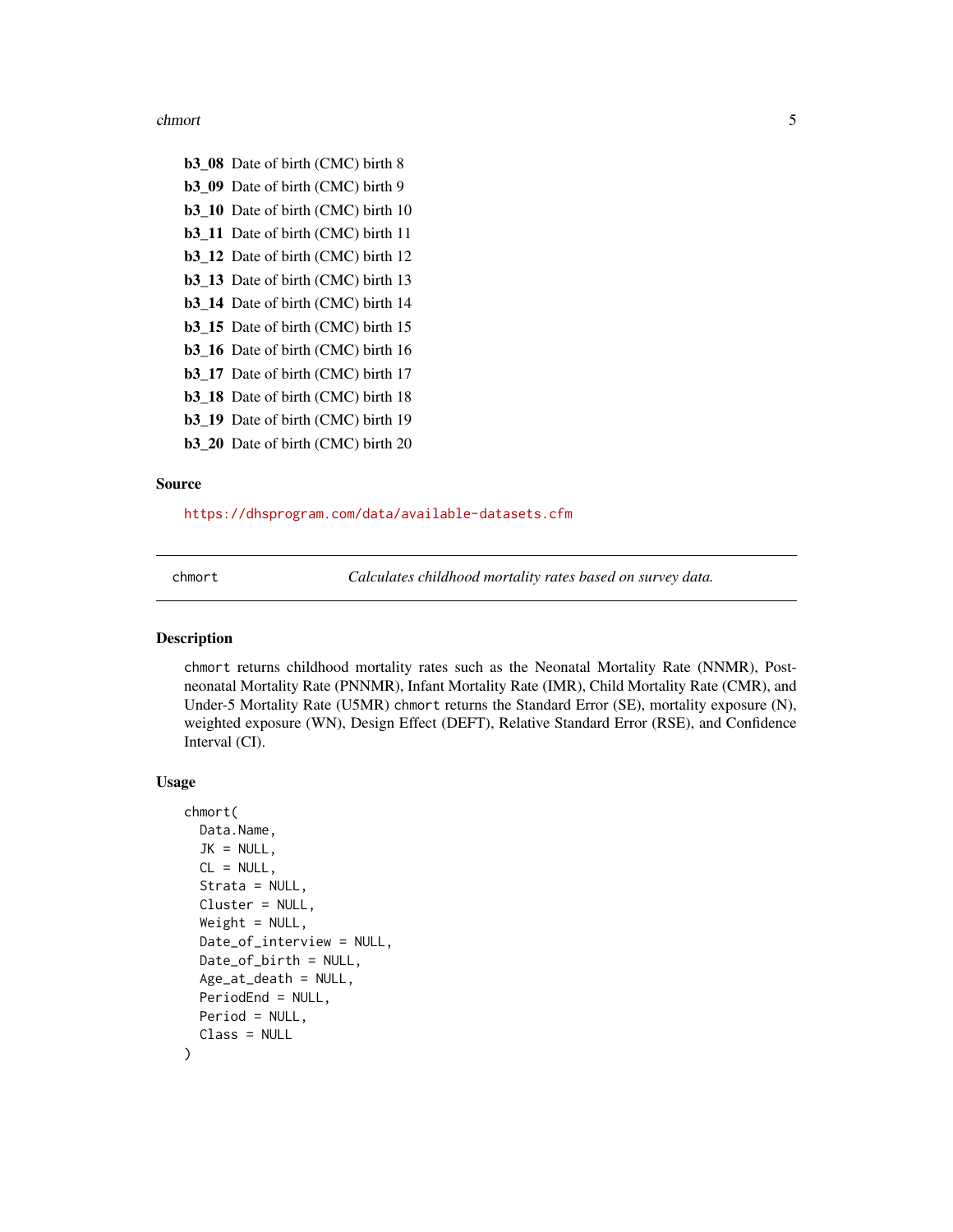#### Arguments

| Data.Name         | The DHS births (BR) dataset or data from other survey with the same format.                               |
|-------------------|-----------------------------------------------------------------------------------------------------------|
| JK                | "Yes" to estimate Jackknife SE.                                                                           |
| <b>CL</b>         | Confidence level to calculate the Confidence Coefficient Z of the Confidence<br>Intervals; default if 95. |
| Strata            | Stratification variable if other than "v022".                                                             |
| Cluster           | Sample cluster variable if other than "v021".                                                             |
| Weight            | Survey weight variable if other than "v005".                                                              |
| Date_of_interview |                                                                                                           |
|                   | Date of Interview (CMC) variable if other than "v008".                                                    |
| Date_of_birth     | Child date of birth (CMC) variable if other than "b3".                                                    |
| Age_at_death      | Child age at death (in months) variable if other than "b7".                                               |
| PeriodEnd         | The end of the exposure period in YYYY-MM format; default is the date of the<br>survey.                   |
| Period            | The study period for mortality in months; default is 60 months (5 years).                                 |
| Class             | Allow for domain level indicators.                                                                        |

#### Value

Childhood mortality rates (NNMR, PNNMR, IMR, CMR, and U5MR), and precision indicators (SE, RSE, and CI).

#### Author(s)

Mahmoud Elkasabi.

#### Examples

# Calculate five-year children mortality rates based on ADBR70 data

```
data("ADBR70")
chmort(
ADBR70,
 JK = "Yes"\lambda
```
# Calculate ten-year children mortality rates based on ADBR70 data

```
data("ADBR70")
chmort(
ADBR70,
 JK = "Yes",Period = 120
\mathcal{L}
```
# The exposure period ends in June 2011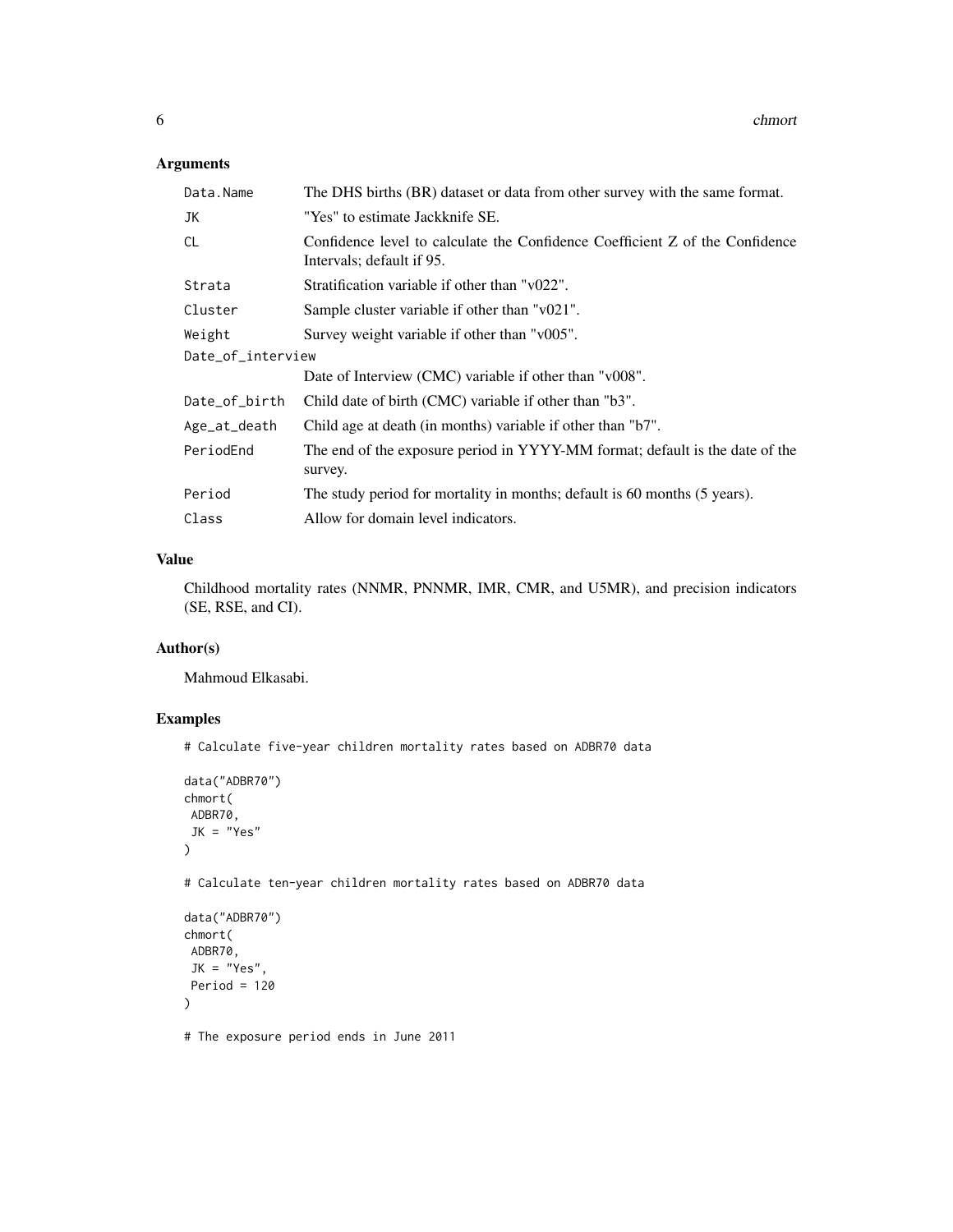#### <span id="page-6-0"></span>chmortp **7**

```
data("ADBR70")
chmort(
ADBR70,
PeriodEnd = "2011-06"
)
```
chmortp *Calculates the childhood component death probabilities based on survey data.*

#### Description

chmortp returns weighted childhood component death probabilities for 8 age segments 0, 1-2, 3-5, 6-11, 12-23, 24-35, 36-47, and 48-59 months chmort returns weighted and unweighted number of deaths and children-years exposure.

#### Usage

```
chmortp(
  Data.Name,
 Weight = NULL,Date_of_interview = NULL,
 Date_of_birth = NULL,
  Age_at_death = NULL,
 PeriodEnd = NULL,
 Period = NULL,
  Class = NULL
)
```
#### Arguments

| Data.Name         | The DHS births (BR) dataset or data from other survey with the same format.             |
|-------------------|-----------------------------------------------------------------------------------------|
| Weight            | Survey weight variable if other than "v005".                                            |
| Date_of_interview |                                                                                         |
|                   | Date of Interview (CMC) variable if other than "v008".                                  |
| Date_of_birth     | Child date of birth (CMC) variable if other than "b3".                                  |
| Age_at_death      | Child age at death (in months) variable if other than "b7".                             |
| PeriodEnd         | The end of the exposure period in YYYY-MM format; default is the date of the<br>survey. |
| Period            | The study period for mortality in months; default is 60 months (5 years).               |
| Class             | Allow for domain level indicators.                                                      |

#### Value

Childhood component death probabilities.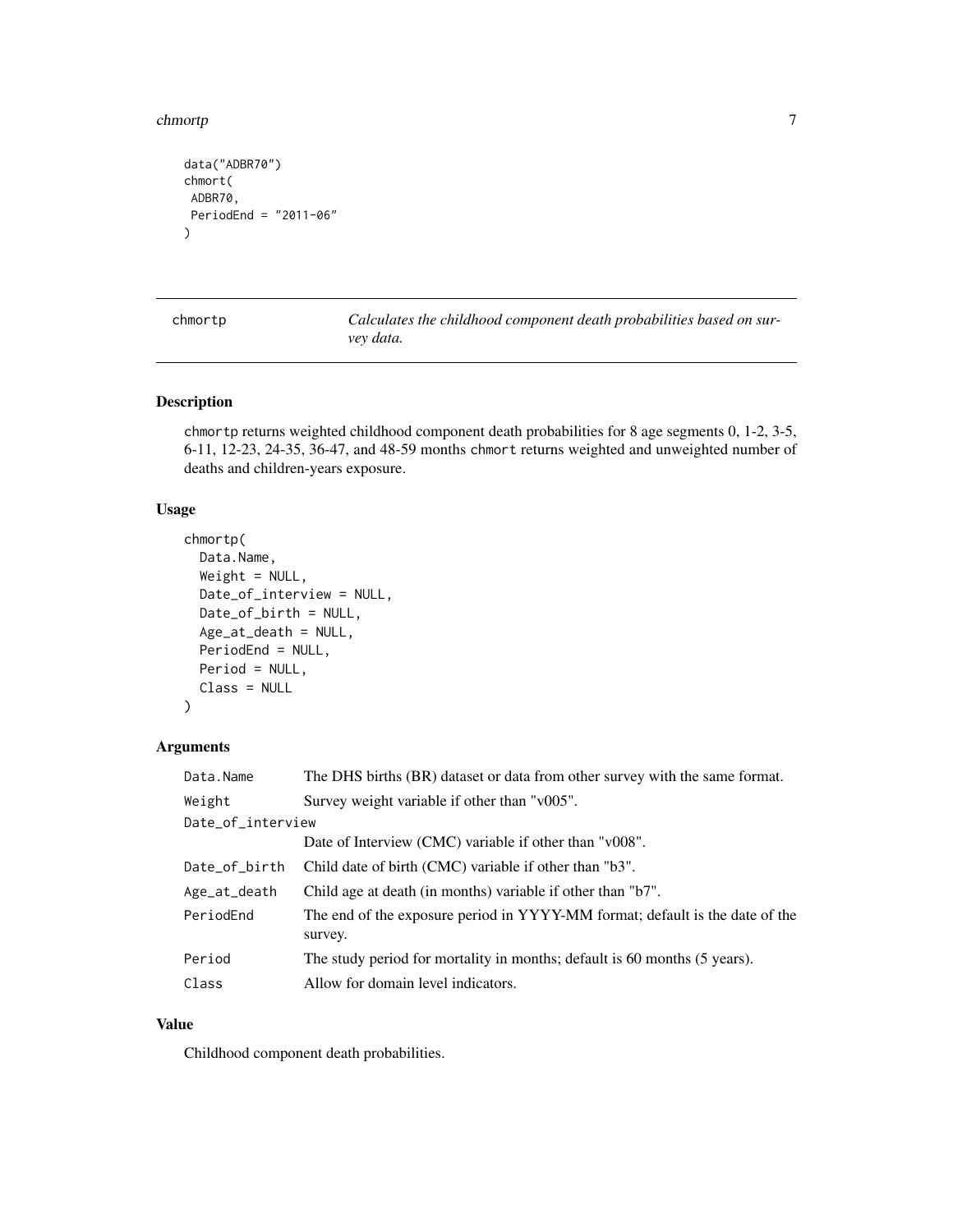#### <span id="page-7-0"></span>Author(s)

Mahmoud Elkasabi.

#### Examples

# Calculate childhood component death probabilities based on ADBR70 data

```
data("ADBR70")
chmortp(
ADBR70
\lambda
```
#### EMIR70 *DHS Ever-Married Women dataset*

#### Description

Example for a DHS data based on ever-married women.

#### Usage

EMIR70

#### Format

A data frame with 3014 rows and 30 variables:

- v005 Women individual sample weight
- v007 Year of interview
- v008 Date of interview (CMC)
- v011 Date of birth (CMC)
- v021 Primary sampling unit
- v022 Sample strata for sampling error
- v025 Type of residence urban/rural
- awfactt All woman factor total
- awfactu All woman factor urban/rural
- awfactr All woman factor regional
- b3\_01 Date of birth (CMC) birth 1
- b3\_02 Date of birth (CMC) birth 2
- b3\_03 Date of birth (CMC) birth 3
- b3\_04 Date of birth (CMC) birth 4
- b3\_05 Date of birth (CMC) birth 5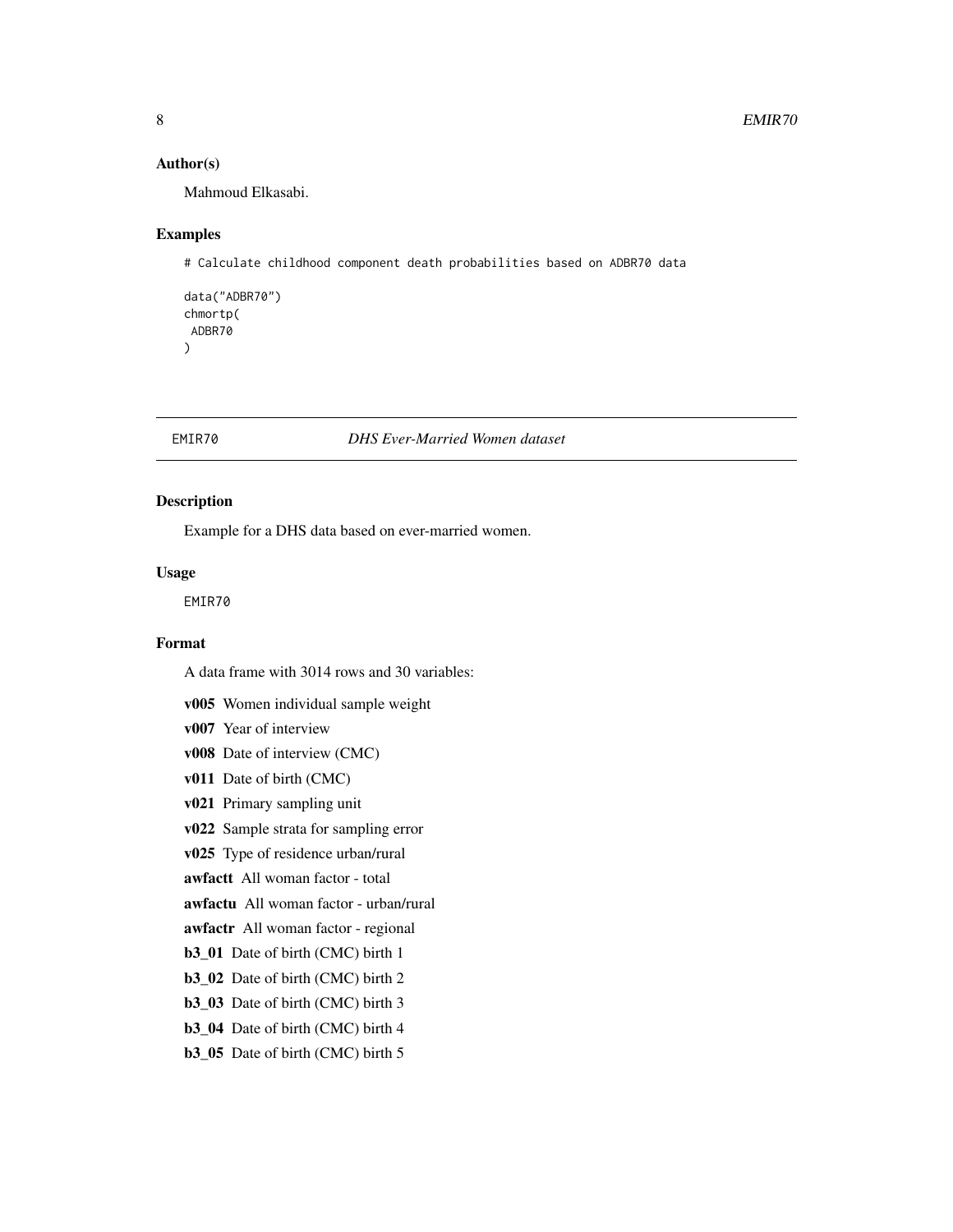<span id="page-8-0"></span>fert 99

- b3\_06 Date of birth (CMC) birth 6 b3\_07 Date of birth (CMC) birth 7 b3\_08 Date of birth (CMC) birth 8 b3\_09 Date of birth (CMC) birth 9
- b3\_10 Date of birth (CMC) birth 10
- b3\_11 Date of birth (CMC) birth 11
- b3\_12 Date of birth (CMC) birth 12 b3\_13 Date of birth (CMC) birth 13
- b3\_14 Date of birth (CMC) birth 14
- b3\_15 Date of birth (CMC) birth 15
- b3\_16 Date of birth (CMC) birth 16
- b3\_17 Date of birth (CMC) birth 17
- b3\_18 Date of birth (CMC) birth 18
- b3\_19 Date of birth (CMC) birth 19
- b3\_20 Date of birth (CMC) birth 20

#### Source

<https://dhsprogram.com/data/available-datasets.cfm>

fert *Calculates fertility indicators based on survey data.*

#### **Description**

fert returns fertility indicators such as the Total Fertility Rate (TFR), General Fertility Rate (GFR), and Age Specific Fertility Rate (ASFR) fert returns the Standard Error (SE), fertility exposure (N), weighted exposure (WN), Design Effect (DEFT), Relative Standard Error (RSE), and Confidence Interval (CI).

#### Usage

```
fert(
  Data.Name,
  Indicator,
  JK = NULL,CL = NULL,Strata = NULL,
  Cluster = NULL,
  Weight = NULL,Date_of_interview = NULL,
  Woman_DOB = NULL,
 EverMW = NULL,
```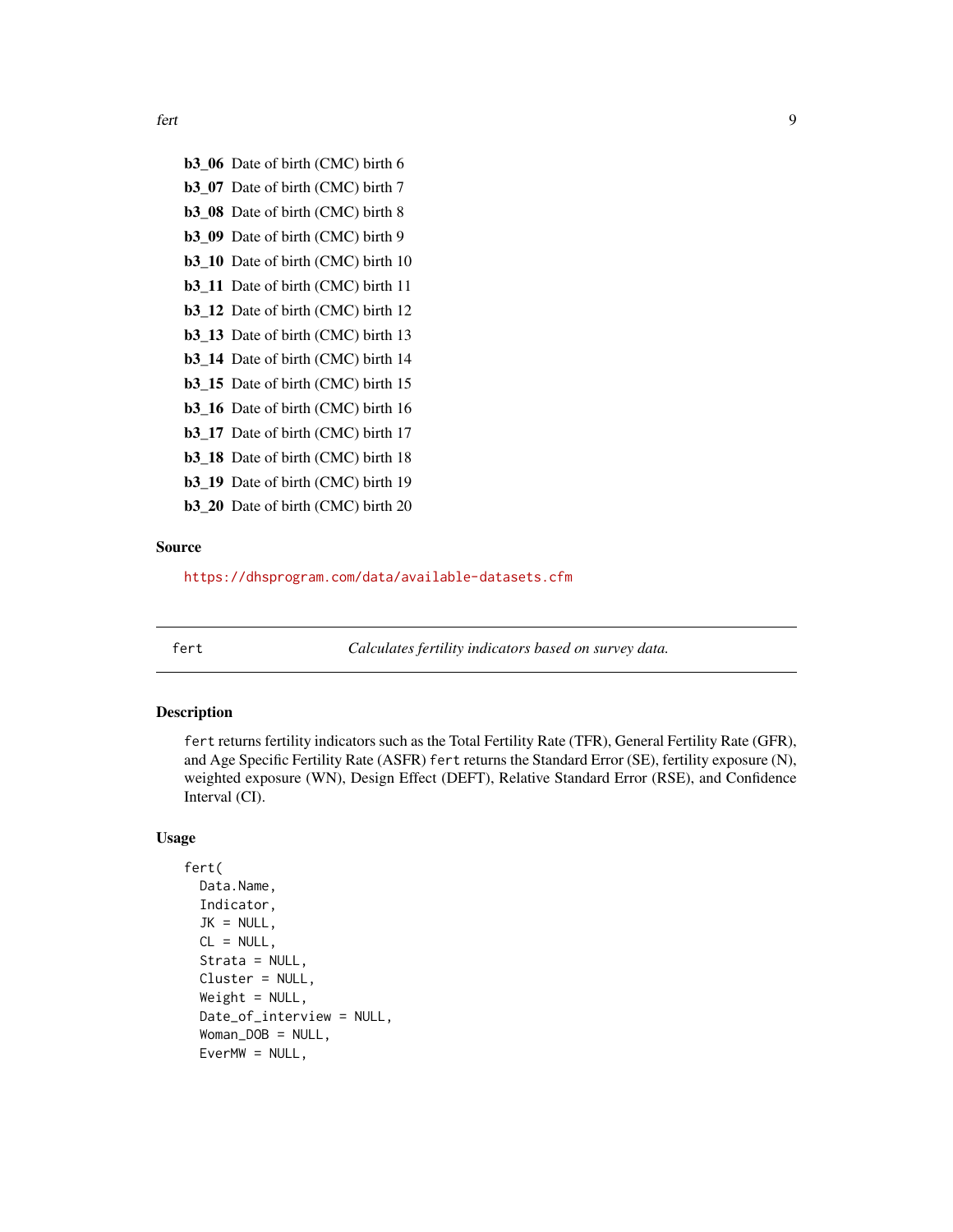```
AWFact = NULL,PeriodEnd = NULL,
Period = NULL,
Class = NULL
```
#### Arguments

)

| Data.Name         | The DHS women (IR) dataset or data from other survey with the same format.                                |
|-------------------|-----------------------------------------------------------------------------------------------------------|
| Indicator         | Type of indicator to be calculated ("tfr", "gfr", "asfr").                                                |
| JK                | "Yes" to estimate Jackknife SE for TFR.                                                                   |
| CL                | Confidence level to calculate the Confidence Coefficient Z of the Confidence<br>Intervals; default if 95. |
| Strata            | Stratification variable if other than "v022".                                                             |
| Cluster           | Sample cluster variable if other than "v021".                                                             |
| Weight            | Survey weight variable if other than "v005".                                                              |
| Date_of_interview |                                                                                                           |
|                   | Date of Interview (CMC) variable if other than "v008".                                                    |
| Woman_DOB         | Woman date of birth (CMC) variable if other than "v011".                                                  |
| EverMW            | "Yes" for ever-married women data.                                                                        |
| AWFact            | All-women factor variable in case of EverMW $=$ "Yes".                                                    |
| PeriodEnd         | The end of the exposure period in YYYY-MM format; default is the date of the<br>survey.                   |
| Period            | The study period for fertility in months; default is 36 months (3 years).                                 |
| Class             | Allow for domain level indicators.                                                                        |
|                   |                                                                                                           |

### Value

Fertility indicators (TFR, GFR, or ASFR), and precision indicators (SE, DEFT, RSE, and CI).

#### Author(s)

Mahmoud Elkasabi.

#### Examples

# Calculate TFR and estimate Jackknife SE based on all women AWIR70 data

```
data("AWIR70")
Total_Fertility_Rate <- fert(
AWIR70,
Indicator = "tfr",
JK = "Yes")
```
# Calculate GFR and estimate SE based on ever-married women EMIR70 data

10 fert and the set of the set of the set of the set of the set of the set of the set of the set of the set of the set of the set of the set of the set of the set of the set of the set of the set of the set of the set of t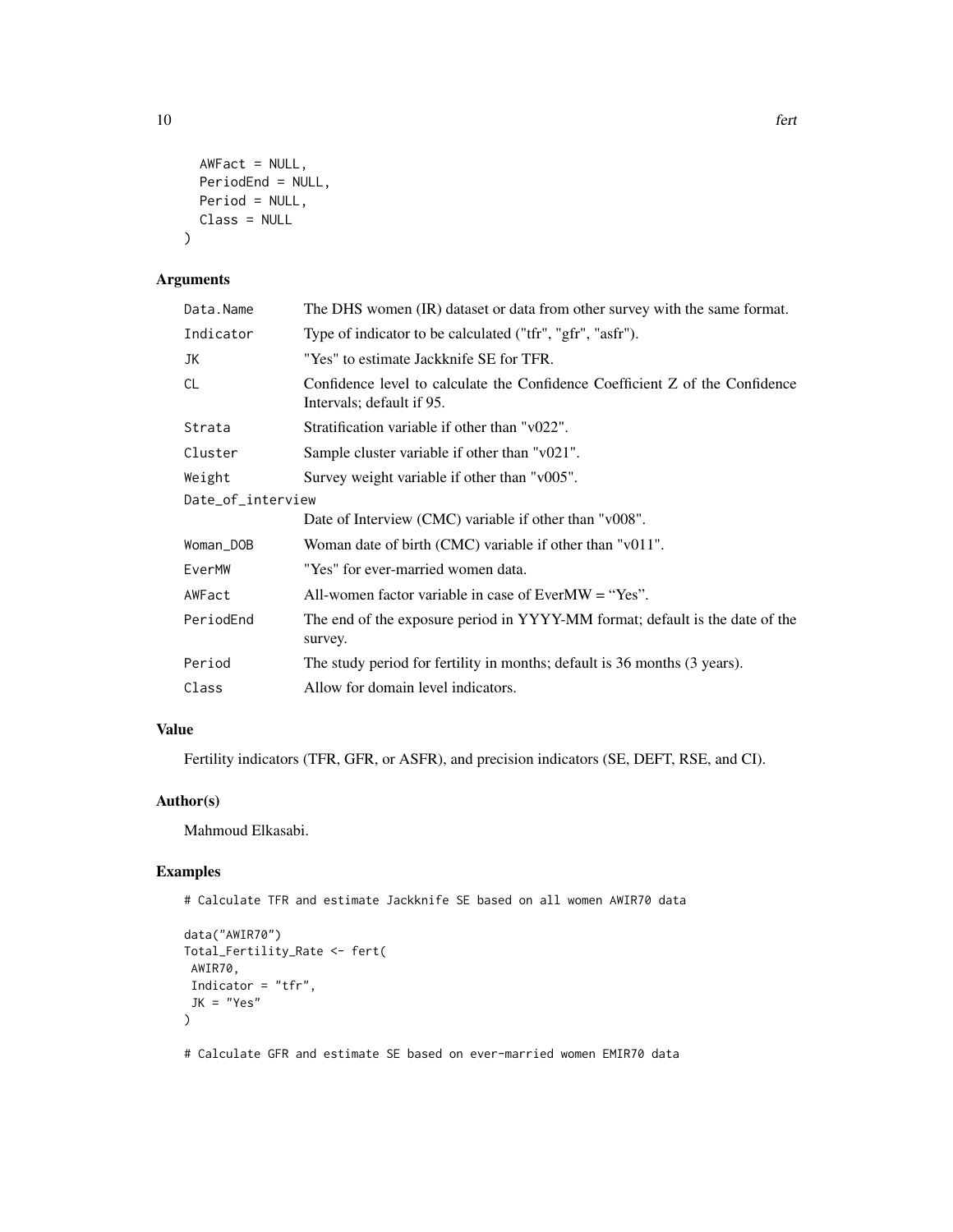```
fert and the state of the state of the state of the state of the state of the state of the state of the state of the state of the state of the state of the state of the state of the state of the state of the state of the s
```

```
data("EMIR70")
General_Fertility_Rate <- fert(
EMIR70,
Indicator = "gfr",
EverMW = "YES",
AWFact = "awfactt"
)
```
# Calculate Urban/Rural level ASFR and estimate SE based on all women AWIR70 data

```
data("AWIR70")
Age_Specific_Fertility_Rate <- fert(
AWIR70,
Indicator = "asfr",
Class = "v025"
\mathcal{L}
```